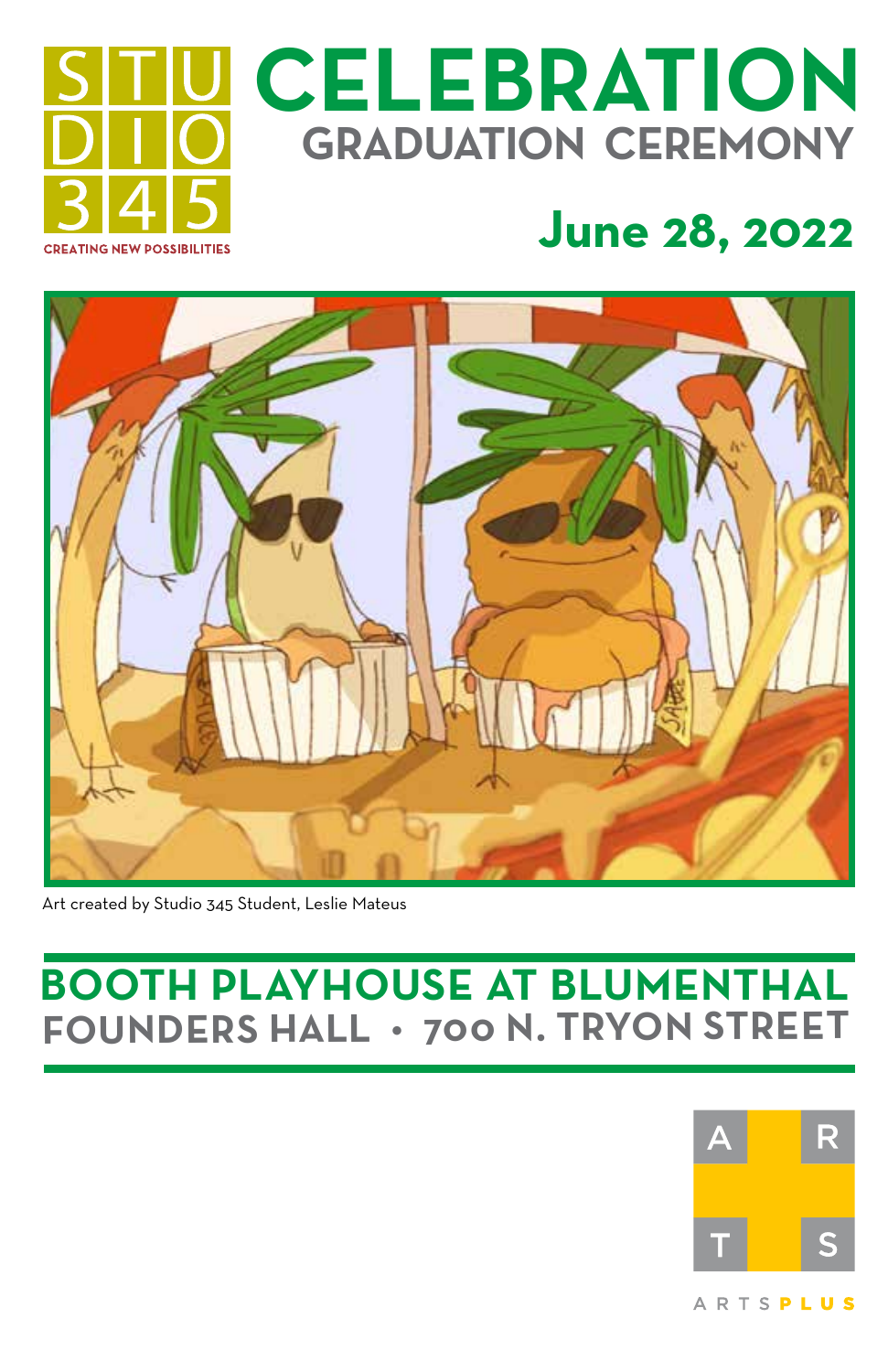### **Celebration & Graduation Program 2022**

#### **Introduction**

Devlin McNeil President and Executive Director, Arts+

#### **Video Presentation**

Digital Art Students

**Video Presentation**  Singer/Songwriter Students

**"She Used to be Mine" The Waitress** By Kaylee Tedjo

#### **"FaceTime Ghost" & "Inexplicable"**

Video Presentation Film Students

#### **Graduation & Award Ceremony Opening Remarks:**

Eve White Arts+ Board Executive Director of Communications Charlotte-Mecklenburg Schools

Seniors of Studio 345

#### **Senior Video**

#### **Video Presentation**  Mixed Media Students

**Video Presentation** Photography Students

> **"Digital Spit" Spoken Word**  By Leila Flambert

**"Boxes" Spoken Word Video** By Eden Perry Benton

**"Never Enough" The Greatest Showman** By Bria Alexander

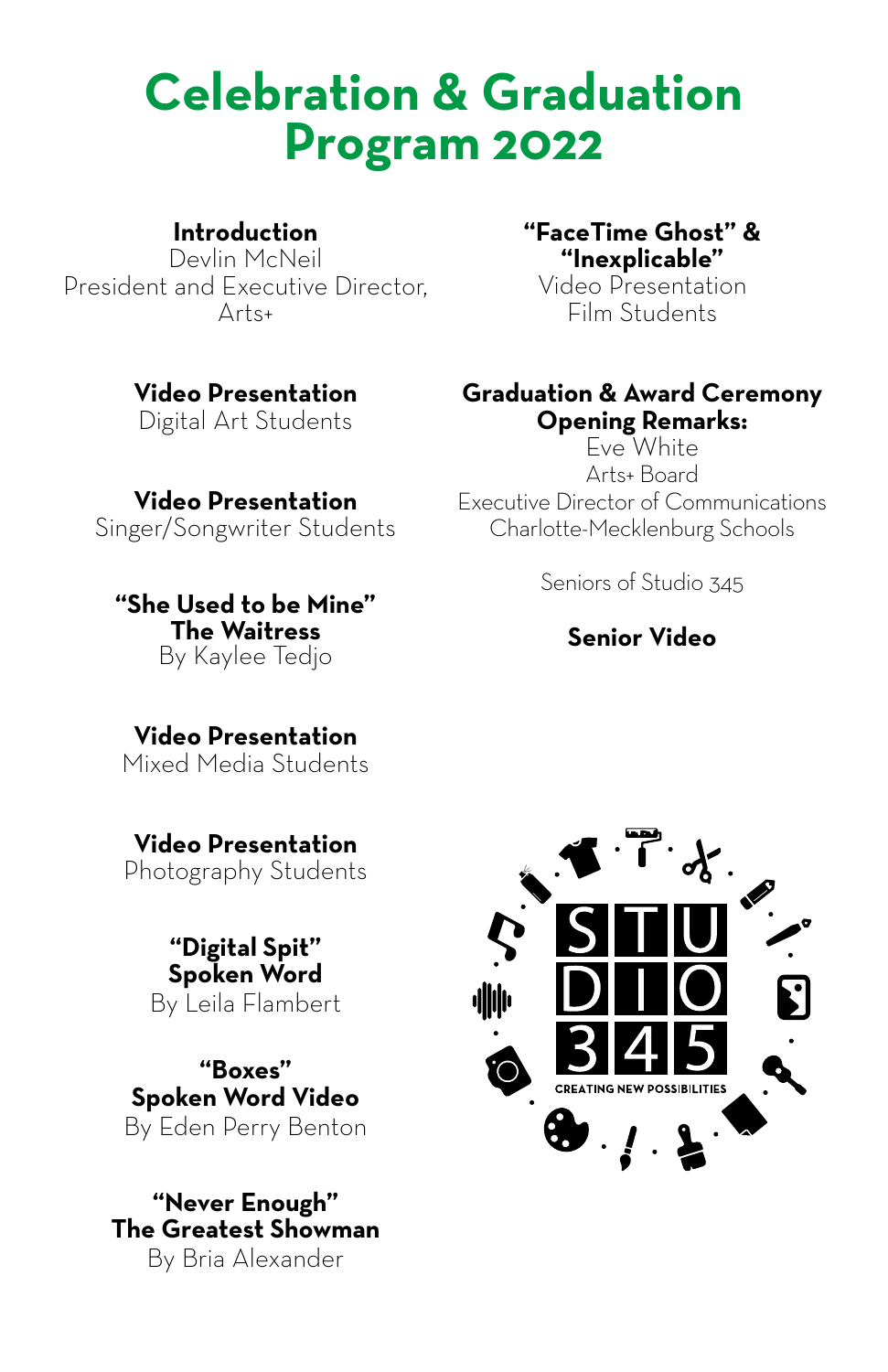# **CONGRATULATIONS** CLASS OF **2022**

Monserrat Acevedo Maldonado Nubia Acosta Isaiah Akinbo Jasmine Bell Adrian Belle-McCloud Arliya Bennerman Samuel Bik Precious Bikusa Genesis Bookard Emma Boone Christopher Borden Ahmad Bracey Margaret Burgess Leary David Butler Cydnei Carter Izayah Clyburn Cymone Cooke - Gray Chayce Coleman Aiyana Cornwell Angela Cortes Arana Victoria Cortez Carleigh Courtney Carolina Coyotl Lucero Cruz Lauryn Dail Chy'Nah Davis

Paul Descalzo Betsabe Flores Shannon Flores Carson Ford Ashley Freeman Christopher Freeman Olivia Friday Mia Gaitsch-Aguirre Kelly Garcia Lesley Garcia Stephanie Garcia Angie Gonzalez Emily Guerry Maritza Guzman Soto Nadia Hargett Maya Haston Rickole Hayes Andrea Hernandez Lindsay Hernandez Odille Hernandez Kayla Houston Anthony Jones Nassir Jones Michal Lasco Maria Leon Benitez Cadereya M. Lloyd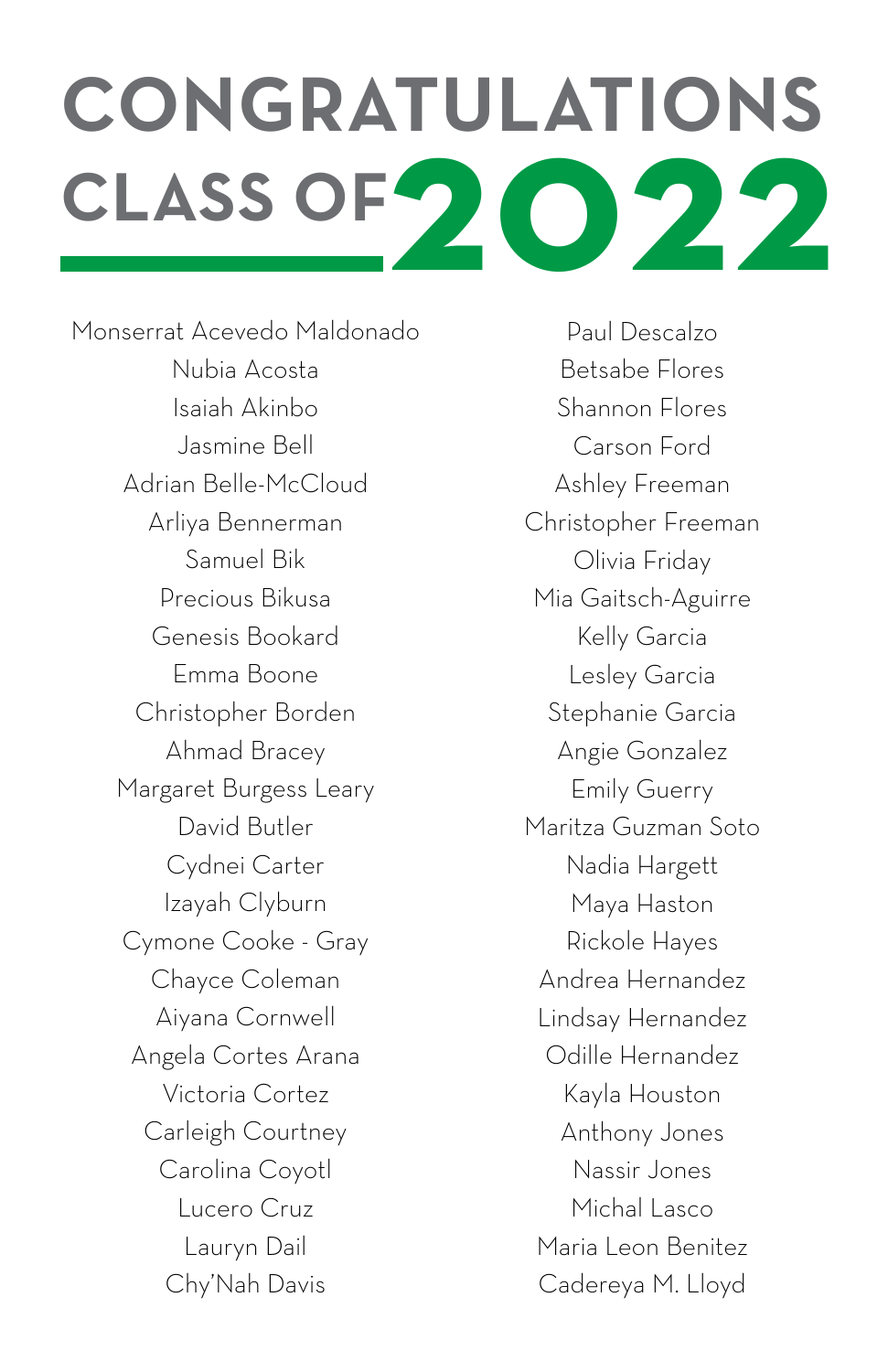# **Graduates continued...**

Jonah Lundy-Williams Cindy Ly En'Dee McClain Denis Martinez Aztirray Marquez Meris McElveen Julietta Medina-Rojas Janeth Mendoza Hernandez Anthony Molitas Eowyn Muck Aja Nealy Minh Nguyen Trinity Nguyen Micah Oliphant Madeline Ouzts Nina Payne Ni Ni Par Sydnie Parks TreShawn Pickett-Johnson Kendall Reid Calli Robles

Michelle Santiago Perez Khazaana Sessoms-singh Sitota Senbet Kheris Sharp Patrick Shirah Hannah Smith Emani Spencer Amahri Surratt Seemal Syed Sara Tamrat Nadia Taliah Andie Trotter Cody Valerio TaKara Ware Sydney Watson Ber Y Rowan Yoder Hannah Zeru



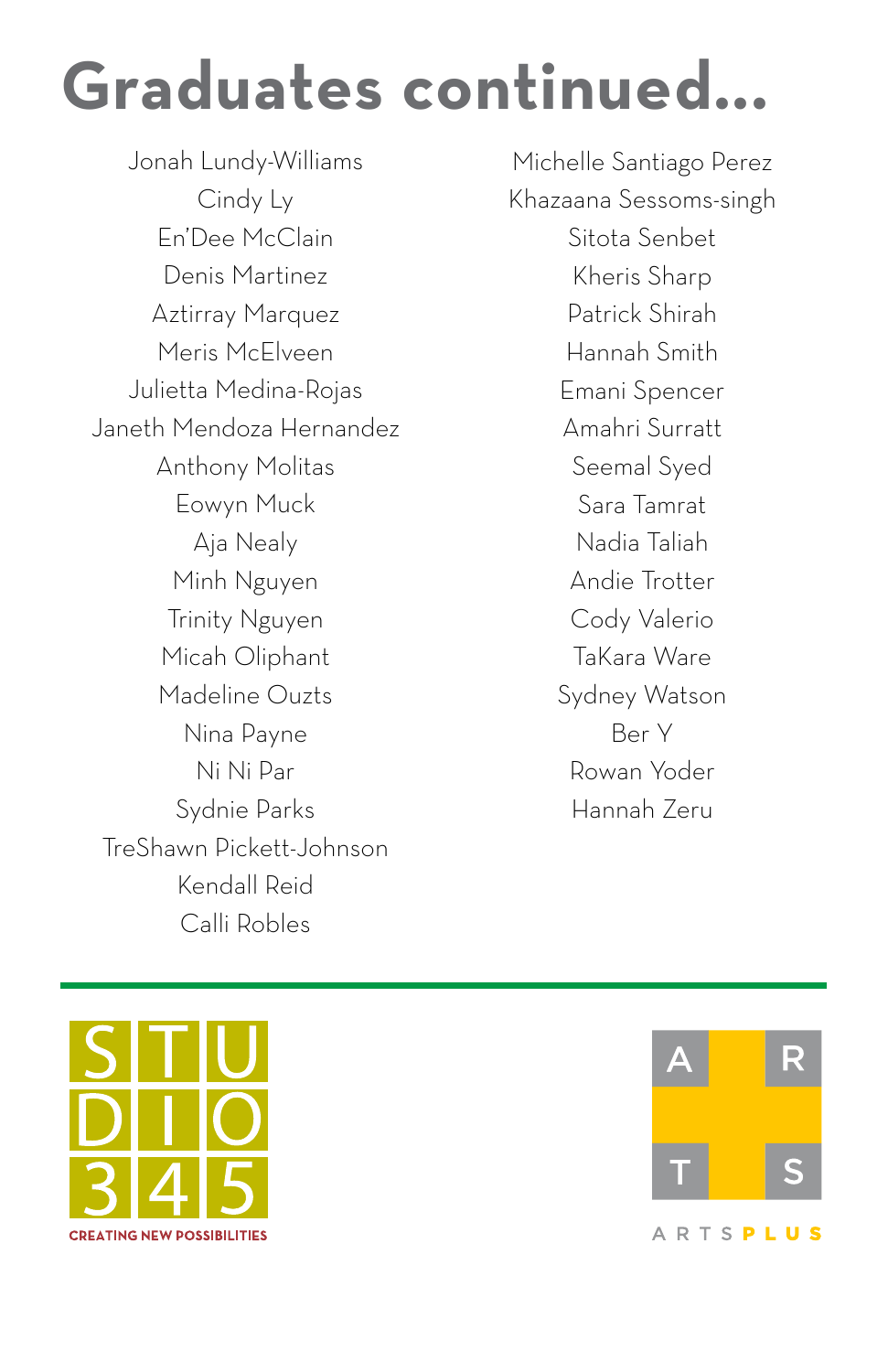# **Our graduates are on their way**